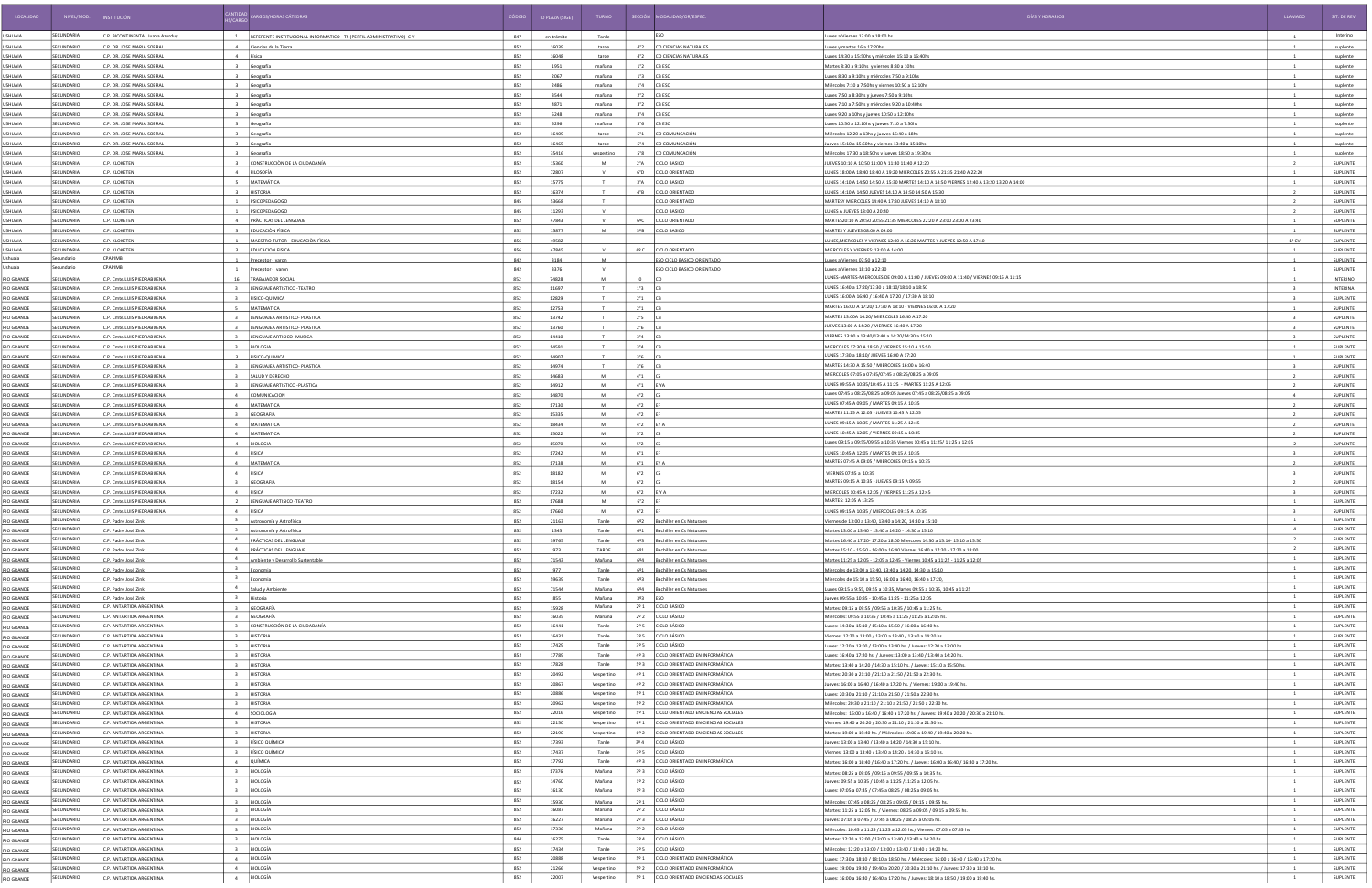| <b>RIO GRANDE</b>                      | SECUNDARIO<br>C.P. ANTÁRTIDA ARGENTINA      | 4 BIOLOGÍA                                                                 | 852 | 22126         | Vespertino |     | 5º 2 CICLO ORIENTADO EN CIENCIAS SOCIALES | Lunes: 21:10 a 21:50 / 21:50 a 22:30 hs. / Martes: 16:00 a 16:40 / 16:40 a 17:20 hs                       |                         | SUPLENTE |
|----------------------------------------|---------------------------------------------|----------------------------------------------------------------------------|-----|---------------|------------|-----|-------------------------------------------|-----------------------------------------------------------------------------------------------------------|-------------------------|----------|
|                                        | C.P. Dr. RENE FAVALORO<br><b>SECUNDARIO</b> | Prácticas Del Lenguaje                                                     | 852 | 12028         | Tarde      |     | 5º 2 TURISMO                              | Martes 13:00 a 13:40 - 13:40 a 14:20 - Jueves 17:20 a 18:00 - Viernes 13:00 a 13:40 - 13:40 a 14:20       | $\overline{2}$          | SUPLENTE |
| RIO GRAND                              | SECUNDARIO<br>C.P. Dr. RENE FAVALORO        | Construcción de la Ciudadanía                                              | 852 | 12009         | Tarde      |     | 1°1   TURISMO                             |                                                                                                           |                         | SUPLENTE |
| <b>RIO GRANDE</b><br><b>RIO GRANDE</b> | ECUNDARIO<br>C.P. Dr. RENE FAVALORO         | Construcción de la Ciudadanía                                              | 852 | 12010         | Tarde      |     | 1° 2 TURISMO                              | nes: 16:40-17.20-Miercoles 16.00-16.40-16.40-17:20<br>unes: 16:00-16.40-Miercoles 14.30-15.10-15.10-15.50 |                         | SUPLENTE |
| <b>RIO GRANDE</b>                      | SECUNDARIO<br>C.P. Dr. RENE FAVALORO        | Construcción de la Ciudadanía                                              | 852 | 12063         | Tarde      |     | 3°1   TURISMO                             | Lunes: 14.30-15;10-15.10-15.50-Miercoles: 17.20-18.00                                                     | $\overline{1}$          | SUPLENTE |
| <b>RIO GRANDE</b>                      | SECUNDARIA<br>CP HASPEN Prof LUIS FELIPPA   | 3 Ingles                                                                   | 852 | 29976         | Mañana     |     | 4° D CICLO BASICO B.O                     | Jueves 07:05 a 07.45 hs - 07.45 a 08:25 hs - 08:25 a 09:05 hs                                             |                         | SUPLENTE |
| <b>RIO GRANDE</b>                      | SECUNDARIA<br>CP HASPEN Prof LUIS FELIPPA   | 3 Ingles                                                                   | 852 | 14641         | Mañana     |     | 3° B CICLO BASICO                         | Viernes 10:45 a 11:25 hs -11:25 a 12:05 hs - 12:05 a 12:45 hs                                             | $\overline{1}$          | SUPLENTE |
| <b>RIO GRANDE</b>                      | SECUNDARIA<br>CP HASPEN Prof LUIS FELIPPA   | 3 Ingles                                                                   | 852 | 15800         | Mañana     |     | 5° A CICLO BASICO                         | Jueves 07:05 a 07:45 hs - 07:45 a 08:25 hs - 08:25 a 09:05 hs                                             |                         | SUPLENTE |
| <b>RIO GRANDE</b>                      | SECUNDARIA<br>CP HASPEN Prof LUIS FELIPPA   | 4 Quimica                                                                  | 852 | 22830         | Tarde      |     | 4° C CICLO BASICO                         | Martes 14:30 a 15:10 hs- Miercoles -16:00 a 16:40 hs- 16:40 a 17:20 hs -17:30 a 18:10 hs                  | $\overline{4}$          | SUPLENTE |
| <b>RIO GRANDE</b>                      | CP HASPEN Prof LUIS FELIPPA<br>SECUNDARIA   | 3 Biologia                                                                 | 852 | 15030         | Tarde      |     | 2° D CICLO BASICO                         | Lunes 14:30 A 15:10 hs -15:10 a 15:50 hs-16:00 a 16:40 hs                                                 | $\overline{\mathbf{a}}$ | SUPLENTE |
| <b>RIO GRANDE</b>                      | SECUNDARIA<br>CP HASPEN Prof LUIS FELIPPA   | 3 Educacion Tecnologia                                                     | 852 | 13721         | Tarde      |     | 1° G CICLO BASICO                         | Miercoles 13.00 a 13:40 hs -13:40 a 14:20 hs - 14:30 a 15:10 hs                                           | $\overline{2}$          | SUPLENTE |
| <b>RIO GRANDE</b>                      | SECUNDARIA<br>CP HASPEN Prof LUIS FELIPPA   | 4 Filosofia                                                                | 852 | 46396         | Mañana     |     | 6° C CICLO BASICO B.O                     | Miercoles 08:25 a 09:05 hs -09:15 a 09:55 hs Jueves 09:55 a 10:35 hs- 10:45 a 11:25hs                     | $\overline{2}$          | SUPLENTE |
| <b>RIO GRANDE</b>                      | P HASPEN Prof LUIS FELIPPA<br>SECUNDARIA    | 3 Historia                                                                 | 852 | 73246         | Mañana     |     | 5° G CICLO BASICO B.O                     | Miercoles 07:05 a 07:45 hs -07:45 a 08:25 hs -08:25 a 09:05 hs                                            | $\overline{1}$          | SUPLENTE |
| <b>RIO GRANDE</b>                      | SECUNDARIA<br>CP HASPEN Prof LUIS FELIPPA   | 3 Geografia                                                                | 852 | 15811         | Mañana     |     | 5° A CICLO BASICO B.O                     | Jueves 10.45 a 11:25 hs -11:25 a 12:05 hs - 12:05 a 12:45 hs                                              | $\overline{1}$          | SUPLENTE |
| <b>RIO GRANDE</b>                      | SECUNDARIA<br>CP HASPEN Prof LUIS FELIPPA   | 3 Geografia                                                                | 852 | 15830         | Mañana     |     | 5° C CICLO BASICO B.O                     | Lunes 10.45 a 11:25 hs -11:25 a 12:05 hs - 12:05 a 12:45 hs                                               | <sup>1</sup>            | SUPLENTE |
| <b>RIO GRANDE</b>                      | SECUNDARIA<br>CP HASPEN Prof LUIS FELIPPA   | 3 Geografia                                                                | 852 | 60800         | Mañana     |     | 6° E CICLO BASICO B.O                     | Miercoles 07:05 a 07:45 hs - 07:45 a 08:25 hs - 08:25 a 09:05 hs                                          | $\overline{1}$          | SUPLENTE |
| <b>RIO GRANDE</b>                      | SECUNDARIA<br>CP HASPEN Prof LUIS FELIPPA   | 3 Economia                                                                 | 852 | 46385         | Mañana     |     | 6° G CICLO BASICO B.O                     | Lunes 09:15 a 09:55 hs -09:55 a 10:35 hs . 10:45 a 11:25 hs                                               | $\mathbf{1}$            | SUPLENTE |
| <b>RIO GRANDE</b>                      | SECUNDARIA<br>CP HASPEN Prof LUIS FELIPPA   | 3 Economia                                                                 | 852 | 46410         | Mañana     |     | 6° C CICLO BASICO B.O                     | Miercoles 09:15 a 09:55 hs -09:55 a 10:35 hs : 10:45 a 11:25 hs                                           | $\overline{1}$          | SUPLENTE |
| RÍO GRANDE                             | SECUNDARIO<br>C.P. Dr. E. GUEVARA           | 3 LENGUA EXTRANJERA - INGLÉS                                               | 852 | 20546         | Tarde      |     | 1°1 CICLO BÁSICO DE LA ETPP               | Martes de 15:10 a 17:20                                                                                   |                         | Suplente |
| RÍO GRANDE                             | SECUNDARIO<br>C.P. Dr. E. GUEVARA           | 2 FILOSOFÍA                                                                | 852 | 24002         | Vespertino |     | 6° 2 CICLO BÁSICO DE LA ETPP              | unes de 20:10 a 21:40                                                                                     | $\overline{2}$          | Suplente |
| RÍO GRANDE                             | SECUNDARIO<br>C.P. Dr. E. GUEVARA           | 3 INGLÉS                                                                   | 852 | 22807         | Mañana     |     | 4° 2 CICLO BÁSICO DE LA ETPP              | unes de 10:45 a 12:45                                                                                     | $\overline{2}$          | Suplente |
| <b>RÍO GRANDE</b>                      | SECUNDARIO<br>C.P. Dr. E. GUEVARA           | 4 BIOLOGÍA                                                                 | 852 | 24855         | Vespertino |     | 5° A BACHILLER EN INFORMÁTICA             | Miércoles de 17:20 a 18:00 - Viernes de 18:40 a 20:50                                                     |                         | Suplente |
| RÍO GRANDE                             | SECUNDARIO<br>C.P. Dr. E. GUEVARA           | 3 EDUCACIÓN TECNOLÓGICA                                                    | 852 | 19896         | Mañana     |     | 2° B BACHILLER EN INFORMÁTICA             | Lunes de 11:25 a 12:45 - Martes de 10:45 a 11:25                                                          | $\overline{2}$          | Suplente |
| RÍO GRANDE                             | SECUNDARIO<br>C.P. Dr. E. GUEVARA           | 5 SOFTWARE I - CV                                                          | 852 | 60126         | Tarde      |     | 4° 4 CICLO SUPERIOR DE LA ETPP            | Lunes de 15:10 a 17:20 - Viernes de 12:20 a 13:40                                                         | $\overline{\mathbf{a}}$ | Suplente |
| <b>RÍO GRANDE</b>                      | C.P. Dr. E. GUEVARA<br><b>SECUNDARIO</b>    | 4 PROCESOS TECNOLÓGICOS - TALLER DE DIBUJO TÉCNICO I - CV                  | 852 | 21062         | Mañana     |     | 1° 4 CICLO BÁSICO DE LA ETPP              | Martes y Jueves de 07:45 a 09:05                                                                          | $\overline{3}$          | Suplente |
| RÍO GRANDE                             | SECUNDARIO<br>C.P. Dr. E. GUEVARA           | 5 PROCESOS TECNOLÓGICOS - TALLER DE DIBUJO TÉCNICO II - CV                 | 852 | 22113         | Mañana     |     | 2° 4 CICLO BÁSICO DE LA ETPP              | Lunes de 09:55 a 12:05 - Viernes de 07:45 a 09:05                                                         |                         | Suplente |
| RÍO GRANDE                             | C.P. Dr. E. GUEVARA<br>SECUNDARIO           | 3 EDUCACIÓN TECNOLÓGICA - CV                                               | 852 | 22102         | Tarde      |     | 2° 4 CICLO BÁSICO DE LA ETPP              | unes de 16:00 a 18:00                                                                                     | $\overline{\mathbf{3}}$ | Suplente |
| RÍO GRANDE                             | SECUNDARIO<br>C.P. Dr. E. GUEVARA           | 3 LENGUA EXTRANJERA - INGLÉS - CV                                          | 852 | 22067         | Tarde      |     | 2° 3° CICLO BÁSICO DE LA ETPP             | Lunes de 14:30 a 16:40                                                                                    | $\overline{a}$          | Suplente |
| RÍO GRANDE                             | C.P. Dr. E. GUEVARA<br>SECUNDARIO           | 3 INGLÉS - CV                                                              | 852 | 22787         | Mañana     |     | 4° 1 CICLO SUPERIOR DE LA ETPP            | ueves de 07:45 a 09:55                                                                                    | $\overline{3}$          | Suplente |
| RÍO GRANDE                             | C.P. Dr. E. GUEVARA<br>SECUNDARIO           | 2 INGLÉS - CV                                                              | 852 | 23670         | Vespertino |     | 5° 1 CICLO SUPERIOR DE LA ETPP            | Viernes de 20:10 a 21:40                                                                                  | $2^{\circ}$             | Suplente |
| RÍO GRANDE                             | SECUNDARIO<br>C.P. Dr. E. GUEVARA           | 3 INGLÉS - CV                                                              | 852 | 24981         | Vespertino |     | 6° A BACHILLER EN INFORMÁTICA             | Jueves de 18:00 a 20:10                                                                                   | $\overline{3}$          | Suplente |
| RÍO GRANDE                             | SECUNDARIO<br>C.P. Dr. E. GUEVARA           | 3 DISEÑO MULTIMEDIAL - CV                                                  | 852 | 23833         | Mañana     |     | 5° 2 CICLO SUPERIOR DE LA ETPP            | Jueves de 09:55 a 11:25 - Viernes de 09:15 a 09:55                                                        | $\overline{a}$          | Suplente |
| RÍO GRANDE                             | SECUNDARIO<br>C.P. Dr. E. GUEVARA           | 4 PROCESOS TECNOLÓGICOS - TALLER DE INTRODUCCIÓN A LA PROGRAMACIÓN - CV    | 852 | 22282         | Mañana     |     | 3° 2 CICLO BÁSICO DE LA ETPP              | Miércoles de 07:45 a 10:35                                                                                | $\overline{a}$          | Suplente |
| RÍO GRANDE                             | SECUNDARIO<br>C.P. Dr. E. GUEVARA           | 4 PROCESOS TECNOLÓGICOS - TALLER DE INTRODUCCIÓN A LA PROGRAMACIÓN - CV    | 852 | 22775         | Mañana     |     | 3° 3 CICLO BÁSICO DE LA ETPP              | Miércoles de 10:45 a 12:05 - Viernes de 10:45 a 12:05                                                     | $\overline{a}$          | Suplente |
| <b>RÍO GRANDE</b>                      | SECUNDARIO<br>C.P. Dr. E. GUEVARA           | PROCESOS TECNOLÓGICOS - TALLER DE INTRODUCCIÓN A LA PROGRAMACIÓN - CV<br>4 | 852 | 49538         | Mañana     |     | 3° 4 CICLO BÁSICO DE LA ETPP              | Lunes de 10:45 a 12:05 - Viernes de 07:45 a 09:05                                                         | $\overline{a}$          | Suplente |
| RÍO GRANDE                             | SECUNDARIO<br>C.P. Dr. E. GUEVARA           | 6 PROGRAMACIÓN I - CV                                                      | 852 | 22801         | Tarde      |     | 4° 1 CICLO SUPERIOR DE LA ETPP            | Martes de 15:10 a 18:00 - Miércoles de 14:30 a 15:50                                                      | $\overline{4}$          | Suplente |
| RÍO GRANDE                             | SECUNDARIO<br>C.P. Dr. E. GUEVARA           | 6 PROGRAMACIÓN I - CV                                                      | 852 | 22817         | Tarde      |     | 4° 2 CICLO SUPERIOR DE LA ETPP            | Miércoles de 16:00 a 17:20 - Viernes de 15:10 a 18:00                                                     | $\overline{a}$          | Suplente |
| RÍO GRANDE                             | SECUNDARIO<br>C.P. Dr. E. GUEVARA           | 6 PROGRAMACIÓN I - CV                                                      | 852 | 23665         | Vespertino |     | 4° 3 CICLO SUPERIOR DE LA ETPP            | Miércoles de 17:20 a 18:40 - Jueves de 16:00 a 18:40                                                      | $\overline{a}$          | Suplente |
| <b>RÍO GRANDE</b>                      | C.P. Dr. E. GUEVARA<br><b>SECUNDARIO</b>    | 5 ASISTENCIA (INFORMÁTICA) - CV                                            | 852 | 60139         | Vespertino |     | 7° 2 CICLO SUPERIOR DE LA ETPP            | Jueves de 18:40 a 20:50 - Viernes de 19:30 a 20:50                                                        |                         | Interino |
| RÍO GRANDE                             | SECUNDARIO<br>C.P. Dr. E. GUEVARA           | 5 HARDWARE - CV                                                            | 852 | 71757         | Vespertino |     | 5° 4 CICLO SUPERIOR DE LA ETPP            | Martes de 19:30 a 20:50 - Viernes de 18:00 a 20:10                                                        |                         | Interino |
| RÍO GRANDE                             | SECUNDARIO<br>C.P. Dr. E. GUEVARA           | 4 PROGRAMACIÓN IV - CV                                                     | 852 | 24016         | Vespertino |     | 7° 1 CICLO SUPERIOR DE LA ETPP            | Lunes y Martes de 16:40 a 18:00                                                                           | - 6                     | Suplente |
| RÍO GRANDE                             | SECUNDARIO<br>C.P. Dr. E. GUEVARA           | 5 SOFTWARE III - CV                                                        | 852 | 23975         | Tarde      |     | 6° 1 CICLO SUPERIOR DE LA ETPP            | Míercoles de 15:10 a 18:00                                                                                |                         | Suplente |
| RÍO GRANDE                             | SECUNDARIO<br>C.P. Dr. E. GUEVARA           | 2 EDI - DOMÓTICA HOGAREÑA - CV                                             | 852 | 71763 - 71765 | Tarde      |     | 5° 4 CICLO SUPERIOR DE LA ETPP            | Miércoles de 13:40 a 15:10                                                                                | CV                      | Interino |
| RÍO GRANDE                             | C.P. Dr. E. GUEVARA<br>SECUNDARIO           | 2 EDI - CONOCIENDO DRONES - CV                                             | 852 | 30121         | Mañana     |     | 3° A BACHILLER EN INFORMÁTICA             | Jueves de 10:45 a 12:05                                                                                   | CV                      | Interino |
| RÍO GRANDE                             | SECUNDARIO<br>C.P. Dr. E. GUEVARA           | 2 EDI - CONOCIENDO DRONES - CV                                             | 852 | 20256         | Mañana     |     | 3° B   BACHILLER EN INFORMÁTICA           | Viernes de 09:55 a 11:25                                                                                  | CV                      | Interino |
| RÍO GRANDE                             | C.P. Dr. E. GUEVARA<br>SECUNDARIO           | EDI - ELECTRÓNICA APLICADA - CV                                            | 852 | 22777         | Mañana     | 3°3 | CICLO BÁSICO DE LA ETPP                   | Martes de 07:45 a 09:05                                                                                   | CV                      | Interino |
| RÍO GRANDE                             | SECUNDARIO<br>C.P. Dr. E. GUEVARA           | 2 EDI - TALLER DE CONTENIDO DIGITAL - CV                                   | 852 | 41019         | Tarde      |     | 6° A BACHILLER EN INFORMÁTICA             | Jueves de 16:40 a 18:00                                                                                   | CV                      | Interino |
|                                        |                                             |                                                                            |     |               |            |     |                                           |                                                                                                           |                         |          |